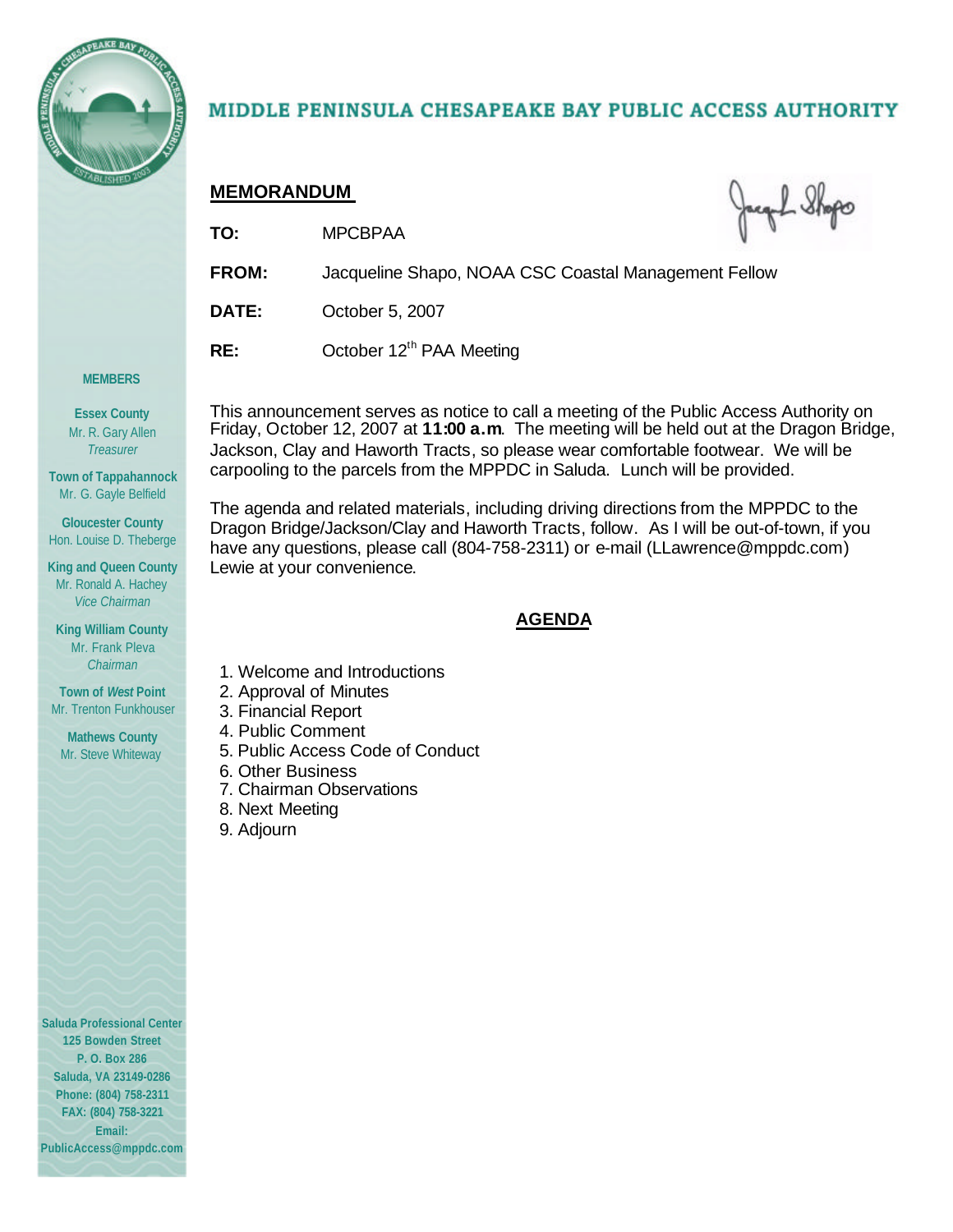#### **MIDDLE PENINSULA CHESAPEAKE BAY PUBLIC ACCESS AUTHORITY MINUTES**

### **August 17, 2007 Middle Peninsula Planning District Commission Saluda, Virginia**

#### **1. Welcome and Introductions**

The Middle Peninsula Chesapeake Bay Public Access Authority held its meeting in the Middle Peninsula Planning District Commission Board Room in Saluda, Virginia at 11:00am on August 17, 2007.

Chairman Pleva called the meeting to order. Members and Alternates present were Terri Hale, King William County Assistant Administrator; Ron Hachey, King & Queen County Administrator; Gary Allen, Essex County Board of Supervisors; Trent Funkhouser, Town of West Point Town Manager; and Jimmy Sydnor, Town of Tappahannock Assistant Town Manager. Also present were Lewis Lawrence, Director of Regional Planning MPPDC; Jacqueline Shapo, NOAA Coastal Management Fellow; and Sara Stamp, SAMP Director MPPDC.

### **2. Approval of April and June Minutes**

Due to the number of members and participating jurisdictions absent from the previous meeting on June 8, 2007, the quorum for voting was not met. Therefore, both the April 13 and June 8, 2007 Minutes were considered for approval at this meeting. Chairman Pleva requested a motion to approve the April 13 and June 8, 2007 Minutes. Mr. Allen moved that the Minutes be approved. Mr. Sydnor seconded the motion. Motion carried by unanimous vote.

### **3. Treasurer's Report**

Due to the number of members and participating jurisdictions absent from the previous meeting on June 8, 2007, the quorum for voting was not met. Therefore, both the May 2007 and August 2007 Revenue and Expenditure Reports were considered for approval at this meeting. Chairman Pleva requested a motion to approve the May and August 2007 Revenue and Expenditure Reports subject to audit. Mr. Allen moved that the Report be approved; Mr. Funkhouser seconded the motion. Motion carried by unanimous vote.

### **4. Public Comment**

There was no public comment.

### **5. CELCP Update**

**a)** Ms. Shapo reported that the paperwork for the Batten Match property (NOAA Grant # NA05NOS4191239, Task 1.03) was approved by the NOAA Grants Management Division and Grants Officer on August 10, 2007. The Special Award Conditions (SAC) for Task 1.03 was therefore released on August 10. Consequently, the PAA's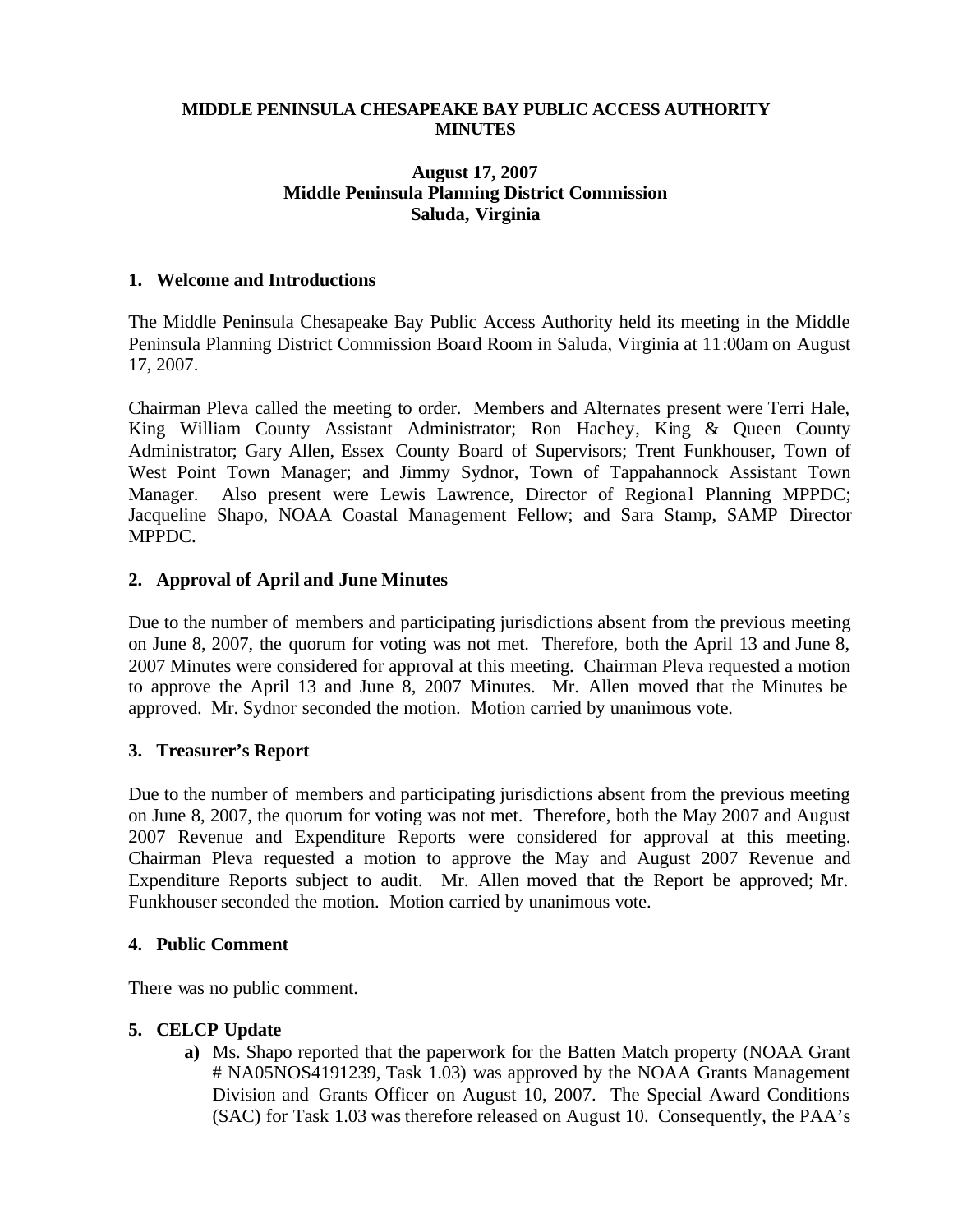Cash Advance Request for the residual funds (minus 10%) from NOAA Grant # NA05NOS4191239, Task 1.01 was accepted by the Virginia Coastal Zone Management Program at the Department of Environmental Quality. Grant funds (minus 10%) to purchase the first three CELCP properties: Dragon Bridge, Jackson, and Haworth are set to be released by the CZM Program on Monday, August 20, 2007. Once the PAA has secured a closing date with The Nature Conservancy on the parcels, the CZM Program will release the residual 10% funding withheld for Task 1.01.

- **b)** Ms. Shapo reported that she is currently working on the CELCP application checklist for the Clay Tract. She has received the federal appraisal from The Nature Conservancy and the State Historic Preservation Office (SHPO) clearance letter from the Department of Historic Resources for the property. She is waiting on the remaining associated documents, before submitting the entire application packet to the CZM Program and NOAA for review. Ms. Shapo reported that the PAA must go to closing on Clay before December 31, 2007 – the deadline for the parent grant.
- **6. Working Waterfront Preservation Act of 2007 and Reauthorization of the Coastal Zone Management Act**: Ms. Shapo briefly discussed the Working Waterfront Preservation Act of 2007, introduced by Senator Susan Collins [R-ME] as S. 741 and then as an identical bill in the House by Congresswoman Jo Ann Davis (H.R. 2565). Ms. Shapo explained that the bill is designed to amend the Magnuson-Stevens Fishery Conservation and Management Act to establish a grant program for state and local governments and non-profit organizations to ensure waterfront access predominantly for commercial fisherman, but also for other purposes. Ms. Shapo also discussed H.R. 3223 – a bill by Senator Thomas Allen [D-ME] to amend the Coastal Zone Management Act of 1972 to establish a grant program to ensure coastal access for commercial and recreational fishermen, other water-dependent coastal-related businesses, and other purposes. The regulations outlined in both bills will be used to guide the development of the PAA's Regional Waterfront Access Master Plan in the near future.
- **7. Approval of Draft PAA 2007-2008 Work Program and Budget**: Mr. Lawrence presented the updated draft of the *Middle Peninsula Chesapeake Bay Public Access Authority Overall Program Design (FY '08: July 1, 2007 – June 30, 2008)* for discussion. This draft incorporated discussions, suggestions, and requests from PAA members in attendance at the June 8, 2007 meeting. The work plan is designed around five program areas: MPCBPAA Administration and Local Public Access Technical Assistance (\$17,500); Land Acquisition (\$1,011,477); Access Infrastructure Improvements (TBD); Water Access Strategic Planning (\$30,000); and Special Access Projects (\$5,000). Mr. Lawrence outlined a brief description of each program and the activities involved. He noted that the work plan is still only in draft form, as there are outstanding finances from FY '07 that must be accounted for. The PAA agreed with Mr. Lawrence that the Authority should continue to work with John Morris of Beale, Davidson, Etherington, and Morris, P.C. to complete the first transfer of a road ending to the PAA (Lower Guinea Landing) – see (2) Program: Land Acquisition; Activities: VDOT Road Ending Transfer.

Additionally, Mr. Lawrence has been in discussions with Tom Murray (Marine Business Specialist, VIMS) related to Program 4: Water Access Strategic Planning; Dredging and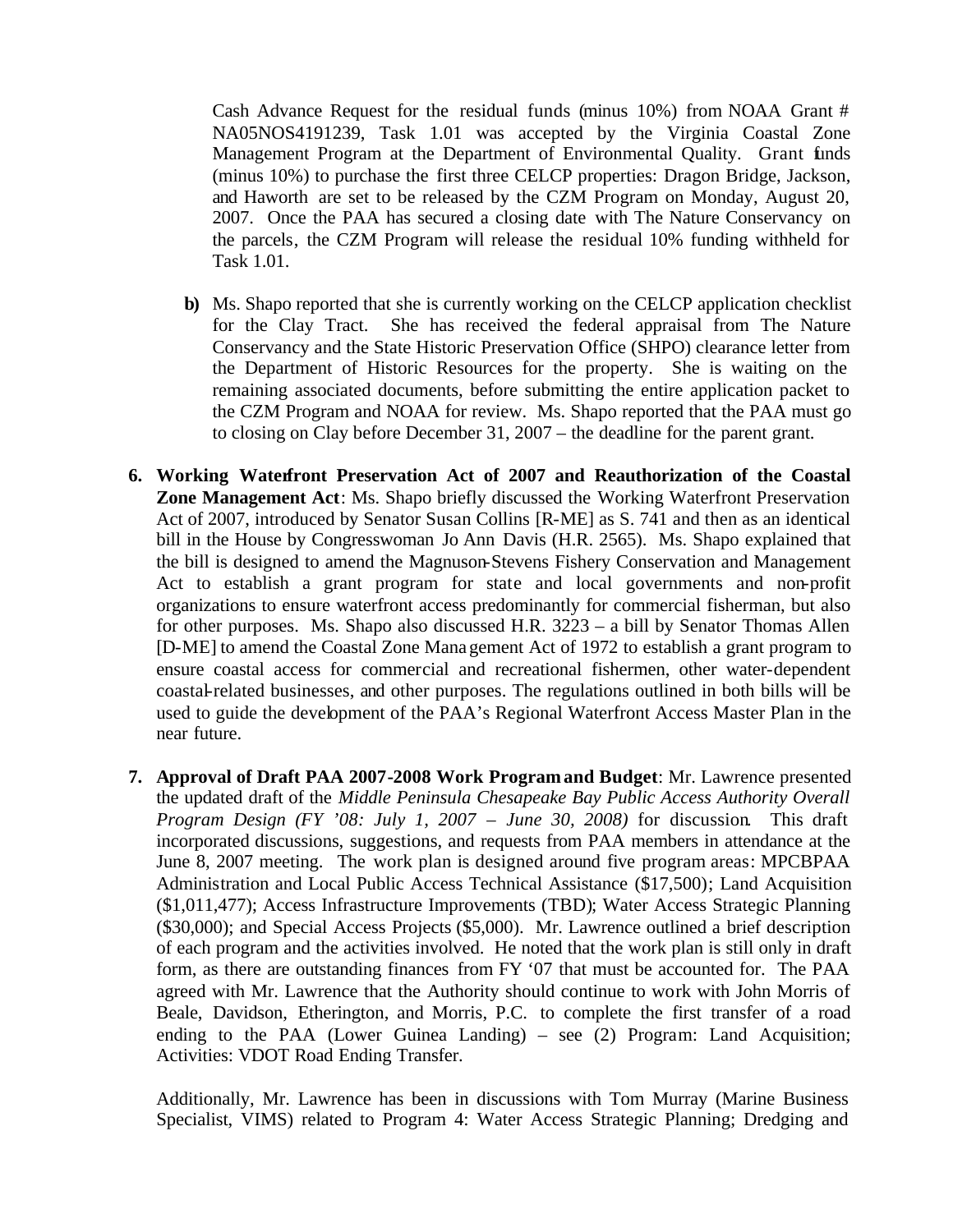other barriers to access. Mr. Lawrence noted that local governments in the Middle Peninsula need alternative revenue generating opportunities to permit dredging and public access projects. Chairman Pleva suggested that a tool, such as a regional transportation authority, might be effective, if established, to account for penalties/fines for misuse of the waterway, generating funding to enhance dredging and improve public access.

Discussion was also held related to Program (5): Special Access Projects, VMRC's Wetland Mitigation Banking. Mr. Lawrence has conversed with Bill Whitley about filled wetlands in Gloucester County (where homes have been removed) and the possibility of converting these areas back into conserved wetlands with public access. The filled wetlands in Gloucester would then be utilized as a tidal wetland mitigation bank and could be used by Middle Peninsula localities and neighboring jurisdictions as credit properties. Funding will be available should the PAA wish to involve itself in the wetland banking business.

Chairman Pleva requested a motion to approve the FY '08 Work Plan and Budget. Mr. Funkhouser moved that the motion be approved; Mr. Hachey seconded the motion. Motion carried by unanimous vote.

### **8. Other Business**

- **a) Browne Tract Ribbon Ceremony Article**: Ms. Shapo presented the PAA with copies of the article, published by Chris Rose in The Rappahannock Times, about the ribbon cutting ceremony. The article was published on May 9, 2007 and has received much positive feedback from the localities.
- **b) Dragon Run Access Informational Kiosks**: Ms. Stamp reported that she has secured six informational kiosks that will be established at public access sites throughout the Middle Peninsula. Ms. Stamp has designed the panels of the kiosk and the materials, which will be attached to it. Space is available on each panel for a site-specific map, where appropriate. Ms. Stamp also has designed and printed 500 brochures related to the Dragon Run SAMP and public and private access rights. Additionally, Ms. Stamp has developed small, color-coded signs, which demarcate different types of access, differentiate public parcels from private property, and may be installed at all public access sites throughout the Middle Peninsula. Each informational kiosk posted at a public access site will house a symbol decoder and perhaps brochures explaining each of the small signs.

Mr. Funkhouser suggested installing informational kiosks about the PAA at certain locations in West Point, such as Kiwanis Park, an adjacent DGIF state park, and the Mattaponi and Pamunkey Rivers Association boat landing. These kiosks could provide excellent publicity for the PAA and be used to educate the public about its rights where related to access and about other properties in the Middle Peninsula that provide for public access.

Chairman Pleva requested a motion to amend Program 5 (Special Access Projects) of the FY '08 Work Plan and Budget to permit the installation of access informational kiosks about the PAA in West Point. Mr. Allen moved that the motion be approved; Mr. Funkhouser seconded the motion. Motion carried by unanimous vote.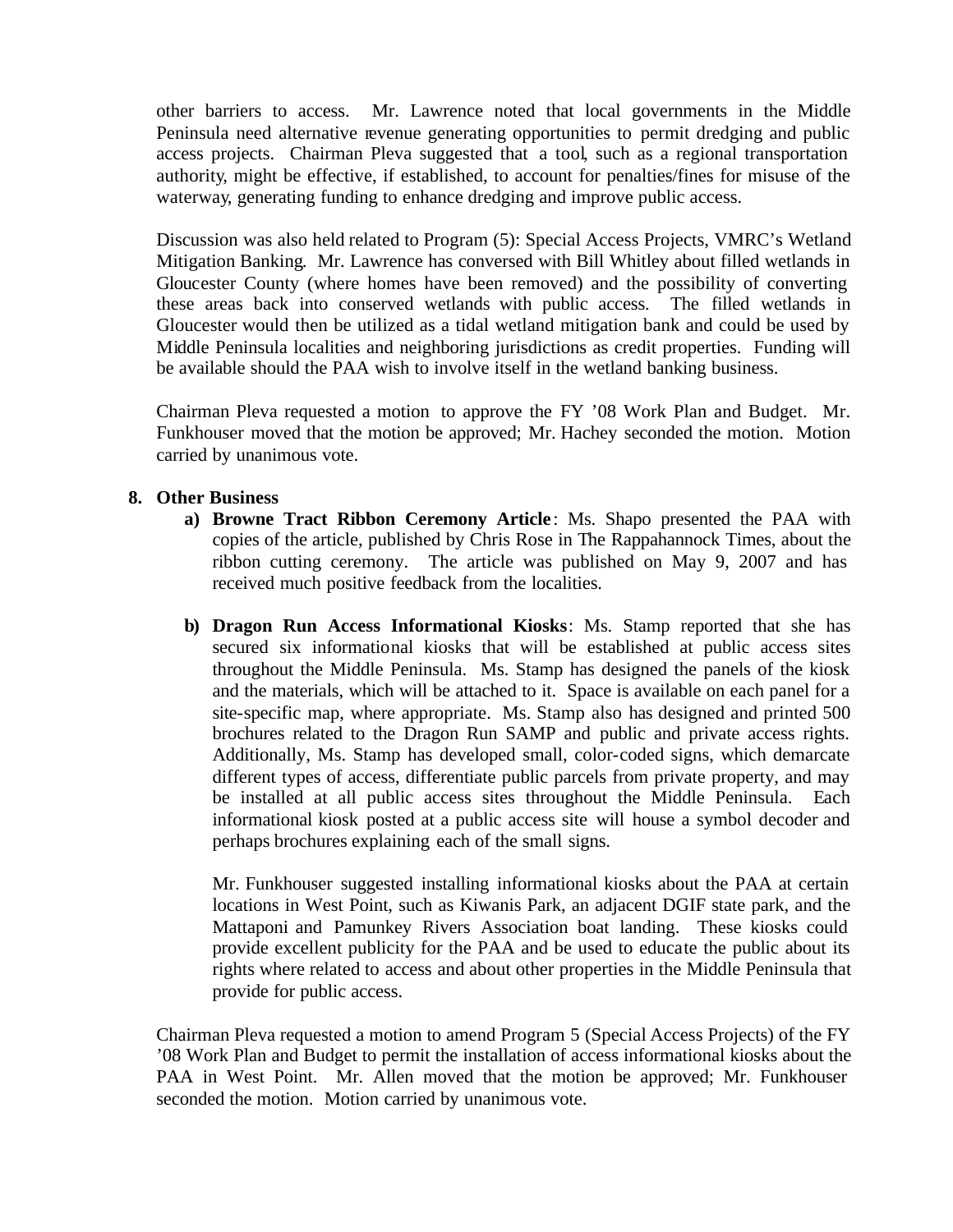**c) Town of Urbanna Joins the PAA**: Mr. Pleva reported that the Town of Urbanna has joined the PAA. Steve Holmberg has been appointed to represent Urbanna. The town currently is developing a resolution recognizing its need for the PAA and acknowledging its participation on the Authority.

### **9. Chairman Observations**

None

### **10. Next Meeting**

The next meeting of the Middle Peninsula Chesapeake Bay Public Access Authority will be held Friday, October 12, 2007 at 11:00am. Mr. Allen suggested that the meeting be held out at the three, new CELCP acquisitions: Dragon Bridge, Jackson, and Haworth.

### **11. Adjourn**

Chairman Pleva requested a motion that the meeting be adjourned. Mr. Allen moved that the motion be approved; Mr. Funkhouser seconded the motion. Meeting was adjourned.

Frank Pleva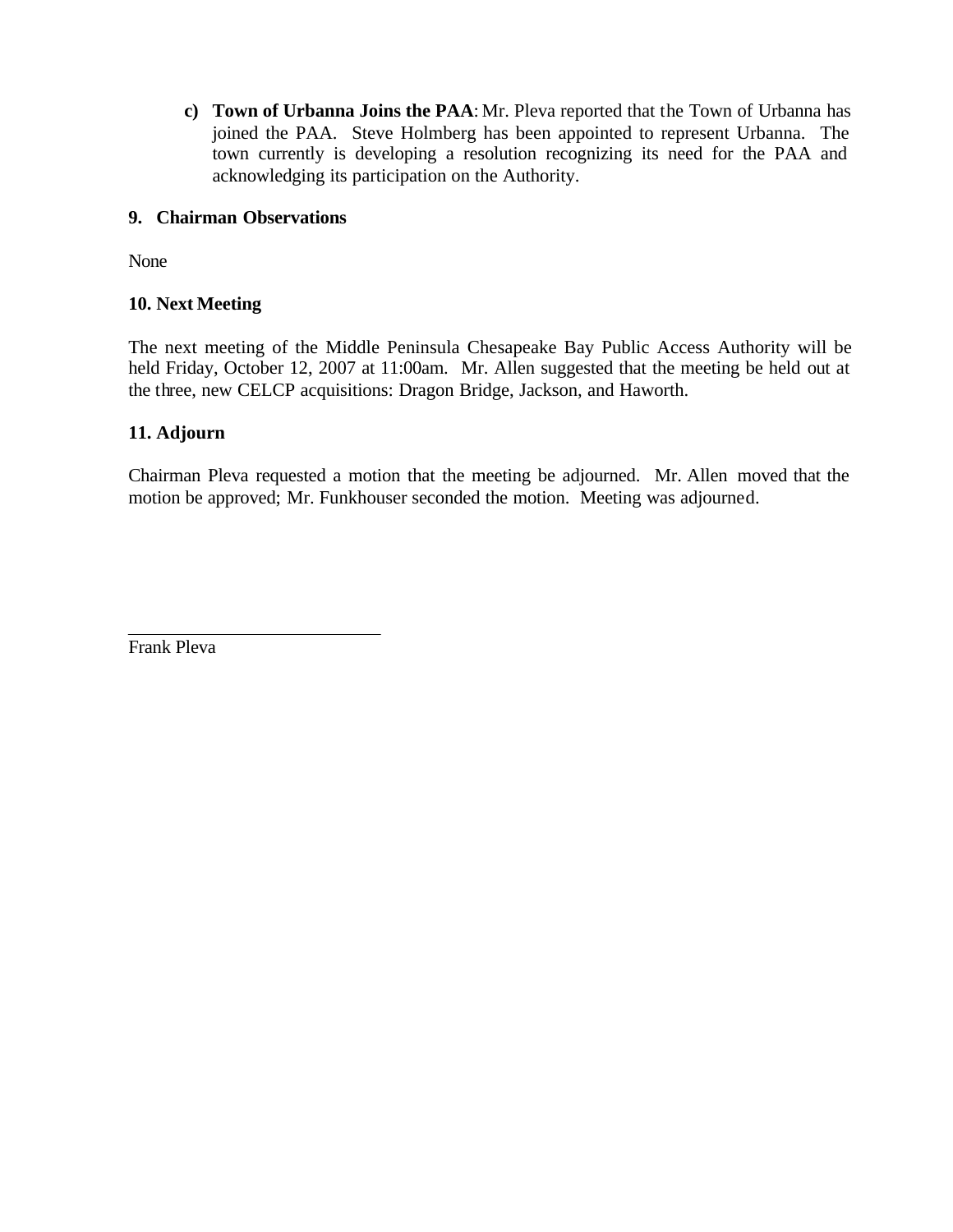### **Revenue and Expenditure Report by Element**

| <b>Middle Peninsula Planning District Commission</b><br>Period 07/01/07 to 09/30/07                                                                                                                                                                                | Run Date:<br>Run Time:<br>Page -1 of 1                                                                             | 10/05/2007<br>3:41:45 pm                                                             |                                                                                             |                                                                                                       |                                                                                                       |                                                                                                                                                                  |                                |
|--------------------------------------------------------------------------------------------------------------------------------------------------------------------------------------------------------------------------------------------------------------------|--------------------------------------------------------------------------------------------------------------------|--------------------------------------------------------------------------------------|---------------------------------------------------------------------------------------------|-------------------------------------------------------------------------------------------------------|-------------------------------------------------------------------------------------------------------|------------------------------------------------------------------------------------------------------------------------------------------------------------------|--------------------------------|
| <b>PAA Administration - FY08</b><br>32007                                                                                                                                                                                                                          |                                                                                                                    |                                                                                      | Project Period 7/1/2007                                                                     | to 6/30/2008                                                                                          |                                                                                                       |                                                                                                                                                                  |                                |
| <b>Element Code &amp; Description</b>                                                                                                                                                                                                                              | <b>Budget</b>                                                                                                      | <b>Prior Year</b>                                                                    | <b>Current</b>                                                                              | <b>YTD</b>                                                                                            | Proj Tot                                                                                              | Un/Ovr                                                                                                                                                           | $%$ Bud                        |
| <b>Revenues</b>                                                                                                                                                                                                                                                    |                                                                                                                    |                                                                                      |                                                                                             |                                                                                                       |                                                                                                       |                                                                                                                                                                  |                                |
| 41700 VDCR                                                                                                                                                                                                                                                         | 75,000.00                                                                                                          | 0.00                                                                                 | 0.00                                                                                        | 75,000.00                                                                                             | 75,000.00                                                                                             |                                                                                                                                                                  | 0.00 100.00%                   |
| Revenues                                                                                                                                                                                                                                                           | 75,000.00                                                                                                          | 0.00                                                                                 | 0.00                                                                                        | 75,000.00                                                                                             | 75,000.00                                                                                             |                                                                                                                                                                  | 0.00 100.00%                   |
| Balance:<br>320070 FY08 Admin                                                                                                                                                                                                                                      | 75,000.00                                                                                                          | 0.00                                                                                 | 0.00                                                                                        | 75,000.00                                                                                             | 75,000.00                                                                                             |                                                                                                                                                                  |                                |
| <b>Revenues</b>                                                                                                                                                                                                                                                    |                                                                                                                    |                                                                                      |                                                                                             |                                                                                                       |                                                                                                       |                                                                                                                                                                  |                                |
| 44010 MPLT/BFI Award<br>44012 PAA Prior Year's Unspent<br>44900 Miscellaneous Income<br>Revenues                                                                                                                                                                   | 12,160.27<br>9,782.58<br>0.00<br>21,942.85                                                                         | 0.00<br>0.00<br>0.00<br>0.00                                                         | 0.00<br>0.00<br>1,342.25<br>1,342.25                                                        | 12,160.27<br>9,782.58<br>1,342.25<br>23,285.10                                                        | 12,160.27<br>9,782.58<br>1,342.25<br>23,285.10                                                        | $-1,342.25$ 0.00%<br>$-1,342.25$ 106.12%                                                                                                                         | $0.00$ 100.00%<br>0.00 100.00% |
| <b>Expenses</b>                                                                                                                                                                                                                                                    |                                                                                                                    |                                                                                      |                                                                                             |                                                                                                       |                                                                                                       |                                                                                                                                                                  |                                |
| 50000 SALARIES<br>50500 FRINGE BENEFITS<br>53400 Office Supplies<br>53500 Meeting Supplies<br>54100 Private Mileage<br>56300 Legal Services<br>56400 Consulting/Contractural S<br>57400 Public Officials Insurance<br>59700 INDIRECT COSTS<br>Expenses<br>Balance: | 2,720.00<br>919.00<br>618.00<br>0.00<br>0.00<br>0.00<br>10,000.00<br>1,412.00<br>1,831.00<br>17,500.00<br>4,442.85 | 0.00<br>0.00<br>0.00<br>0.00<br>0.00<br>0.00<br>0.00<br>0.00<br>0.00<br>0.00<br>0.00 | 0.00<br>0.00<br>0.00<br>53.60<br>14.55<br>0.00<br>0.00<br>0.00<br>0.00<br>68.15<br>1,274.10 | 0.00<br>0.00<br>0.00<br>103.49<br>14.55<br>36.00<br>0.00<br>1,412.00<br>0.00<br>1,566.04<br>21,719.06 | 0.00<br>0.00<br>0.00<br>103.49<br>14.55<br>36.00<br>0.00<br>1,412.00<br>0.00<br>1,566.04<br>21,719.06 | 2,720.00 0.00%<br>919.00 0.00%<br>618.00 0.00%<br>$-103.49$ 0.00%<br>$-14.55$ 0.00%<br>$-36.00$ $0.00\%$<br>10,000.00 0.00%<br>1,831.00 0.00%<br>15,933.96 8.95% | 0.00 100.00%                   |
| 320071 Land Acqisition                                                                                                                                                                                                                                             |                                                                                                                    |                                                                                      |                                                                                             |                                                                                                       |                                                                                                       |                                                                                                                                                                  |                                |
| <b>Expenses</b><br>53400 Office Supplies<br>56300 Legal Services<br>Expenses                                                                                                                                                                                       | 0.00<br>22,000.00<br>22,000.00                                                                                     | 0.00<br>0.00<br>0.00                                                                 | 379.10<br>0.00<br>379.10                                                                    | 379.10<br>0.00<br>379.10                                                                              | 379.10<br>0.00<br>379.10                                                                              | -379.10 0.00%<br>22,000.00 0.00%<br>21,620.90 1.72%                                                                                                              |                                |
| Balance:<br>320072 Access Infrastructure Improvements                                                                                                                                                                                                              | $-22,000.00$                                                                                                       | 0.00                                                                                 | $-379.10$                                                                                   | $-379.10$                                                                                             | $-379.10$                                                                                             |                                                                                                                                                                  |                                |
| <b>Revenues</b>                                                                                                                                                                                                                                                    |                                                                                                                    |                                                                                      |                                                                                             |                                                                                                       |                                                                                                       |                                                                                                                                                                  |                                |
| 41700 VDCR<br>Revenues                                                                                                                                                                                                                                             | 500.00<br>500.00                                                                                                   | 0.00<br>0.00                                                                         | 0.00<br>0.00                                                                                | 500.00<br>500.00                                                                                      | 500.00<br>500.00                                                                                      |                                                                                                                                                                  | 0.00 100.00%<br>0.00 100.00%   |
| <b>Expenses</b>                                                                                                                                                                                                                                                    |                                                                                                                    |                                                                                      |                                                                                             |                                                                                                       |                                                                                                       |                                                                                                                                                                  |                                |
| 53400 Office Supplies                                                                                                                                                                                                                                              | 500.00                                                                                                             | 0.00                                                                                 | 119.89                                                                                      | 119.89                                                                                                | 119.89                                                                                                |                                                                                                                                                                  | 380.11 23.98%                  |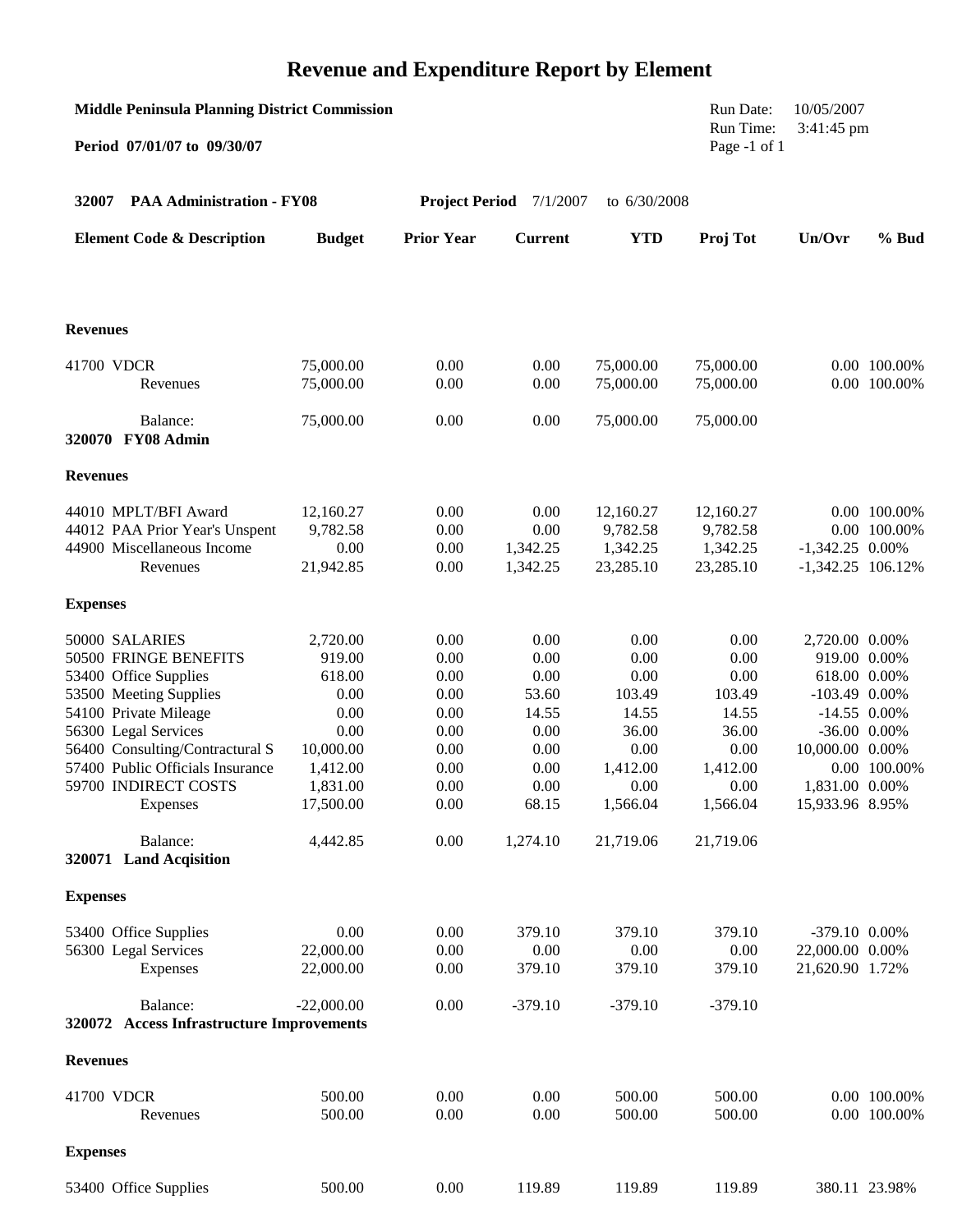### **Revenue and Expenditure Report by Element**

| <b>Middle Peninsula Planning District Commission</b><br>Period 07/01/07 to 09/30/07                                                                                                                                                                                                |                                                                                                                      |                                                                              |                                                                              |                                                                              |                                                                              | 10/05/2007<br>3:41:45 pm                                                                                                                                   |               |
|------------------------------------------------------------------------------------------------------------------------------------------------------------------------------------------------------------------------------------------------------------------------------------|----------------------------------------------------------------------------------------------------------------------|------------------------------------------------------------------------------|------------------------------------------------------------------------------|------------------------------------------------------------------------------|------------------------------------------------------------------------------|------------------------------------------------------------------------------------------------------------------------------------------------------------|---------------|
| 32007<br><b>PAA Administration - FY08</b>                                                                                                                                                                                                                                          |                                                                                                                      |                                                                              | Project Period 7/1/2007                                                      |                                                                              |                                                                              |                                                                                                                                                            |               |
| <b>Element Code &amp; Description</b>                                                                                                                                                                                                                                              | <b>Budget</b>                                                                                                        | <b>Prior Year</b>                                                            | <b>Current</b>                                                               | <b>YTD</b>                                                                   | Proj Tot                                                                     | Un/Ovr                                                                                                                                                     | $%$ Bud       |
| Expenses                                                                                                                                                                                                                                                                           | 500.00                                                                                                               | 0.00                                                                         | 119.89                                                                       | 119.89                                                                       | 119.89                                                                       |                                                                                                                                                            | 380.11 23.98% |
| Balance:<br>320073 Water Access Strategic Planning                                                                                                                                                                                                                                 | 0.00                                                                                                                 | 0.00                                                                         | $-119.89$                                                                    | 380.11                                                                       | 380.11                                                                       |                                                                                                                                                            |               |
| <b>Expenses</b>                                                                                                                                                                                                                                                                    |                                                                                                                      |                                                                              |                                                                              |                                                                              |                                                                              |                                                                                                                                                            |               |
| 50000 SALARIES<br>50500 FRINGE BENEFITS<br>53400 Office Supplies<br>56400 Consulting/Contractural S<br>57300 Promotion/Advertising<br>59700 INDIRECT COSTS<br>Expenses<br>Balance:<br>320074 Special Access Projects<br><b>Expenses</b><br>50000 SALARIES<br>50500 FRINGE BENEFITS | 13,600.00<br>4,597.00<br>350.00<br>1,500.00<br>800.00<br>9,153.00<br>30,000.00<br>$-30,000.00$<br>1,360.00<br>460.00 | 0.00<br>0.00<br>0.00<br>0.00<br>0.00<br>0.00<br>0.00<br>0.00<br>0.00<br>0.00 | 0.00<br>0.00<br>0.00<br>0.00<br>0.00<br>0.00<br>0.00<br>0.00<br>0.00<br>0.00 | 0.00<br>0.00<br>0.00<br>0.00<br>0.00<br>0.00<br>0.00<br>0.00<br>0.00<br>0.00 | 0.00<br>0.00<br>0.00<br>0.00<br>0.00<br>0.00<br>0.00<br>0.00<br>0.00<br>0.00 | 13,600.00 0.00%<br>4,597.00 0.00%<br>350.00 0.00%<br>1,500.00 0.00%<br>800.00 0.00%<br>9,153.00 0.00%<br>30,000.00 0.00%<br>1,360.00 0.00%<br>460.00 0.00% |               |
| 56400 Consulting/Contractural S<br>56600 Construction<br>59700 INDIRECT COSTS<br>Expenses<br>Balance:                                                                                                                                                                              | 1,900.00<br>365.00<br>915.00<br>5,000.00<br>$-5,000.00$                                                              | 0.00<br>0.00<br>0.00<br>0.00<br>0.00                                         | 0.00<br>0.00<br>0.00<br>0.00<br>0.00                                         | 0.00<br>0.00<br>0.00<br>0.00<br>0.00                                         | 0.00<br>0.00<br>0.00<br>0.00<br>0.00                                         | 1,900.00 0.00%<br>365.00 0.00%<br>915.00 0.00%<br>5,000.00 0.00%                                                                                           |               |
| 320075 Severn River Access Management Plan                                                                                                                                                                                                                                         |                                                                                                                      |                                                                              |                                                                              |                                                                              |                                                                              |                                                                                                                                                            |               |
| <b>Expenses</b>                                                                                                                                                                                                                                                                    |                                                                                                                      |                                                                              |                                                                              |                                                                              |                                                                              |                                                                                                                                                            |               |
| 50000 SALARIES<br>50500 FRINGE BENEFITS<br>53400 Office Supplies<br>59700 INDIRECT COSTS<br>Expenses                                                                                                                                                                               | 2,380.00<br>804.00<br>214.00<br>1,602.00<br>5,000.00                                                                 | 0.00<br>0.00<br>0.00<br>0.00<br>0.00                                         | 0.00<br>0.00<br>0.00<br>0.00<br>0.00                                         | 0.00<br>0.00<br>0.00<br>0.00<br>0.00                                         | 0.00<br>0.00<br>0.00<br>0.00<br>0.00                                         | 2,380.00 0.00%<br>804.00 0.00%<br>214.00 0.00%<br>1,602.00 0.00%<br>5,000.00 0.00%                                                                         |               |
| Balance:                                                                                                                                                                                                                                                                           | $-5,000.00$                                                                                                          | 0.00                                                                         | 0.00                                                                         | 0.00                                                                         | 0.00                                                                         |                                                                                                                                                            |               |
| Project Revenues:                                                                                                                                                                                                                                                                  | 97,442.85                                                                                                            | 0.00                                                                         | 1,342.25                                                                     | 98,785.10                                                                    | 98,785.10                                                                    | $-1,342.25$ 101.38%                                                                                                                                        |               |
| Project Expense:                                                                                                                                                                                                                                                                   | 80,000.00                                                                                                            | 0.00                                                                         | 567.14                                                                       | 2,065.03                                                                     | 2,065.03                                                                     | 77,934.97 2.58%                                                                                                                                            |               |
| Project Balance:                                                                                                                                                                                                                                                                   | 17,442.85                                                                                                            | 0.00                                                                         | 775.11                                                                       | 96,720.07                                                                    | 96,720.07                                                                    |                                                                                                                                                            |               |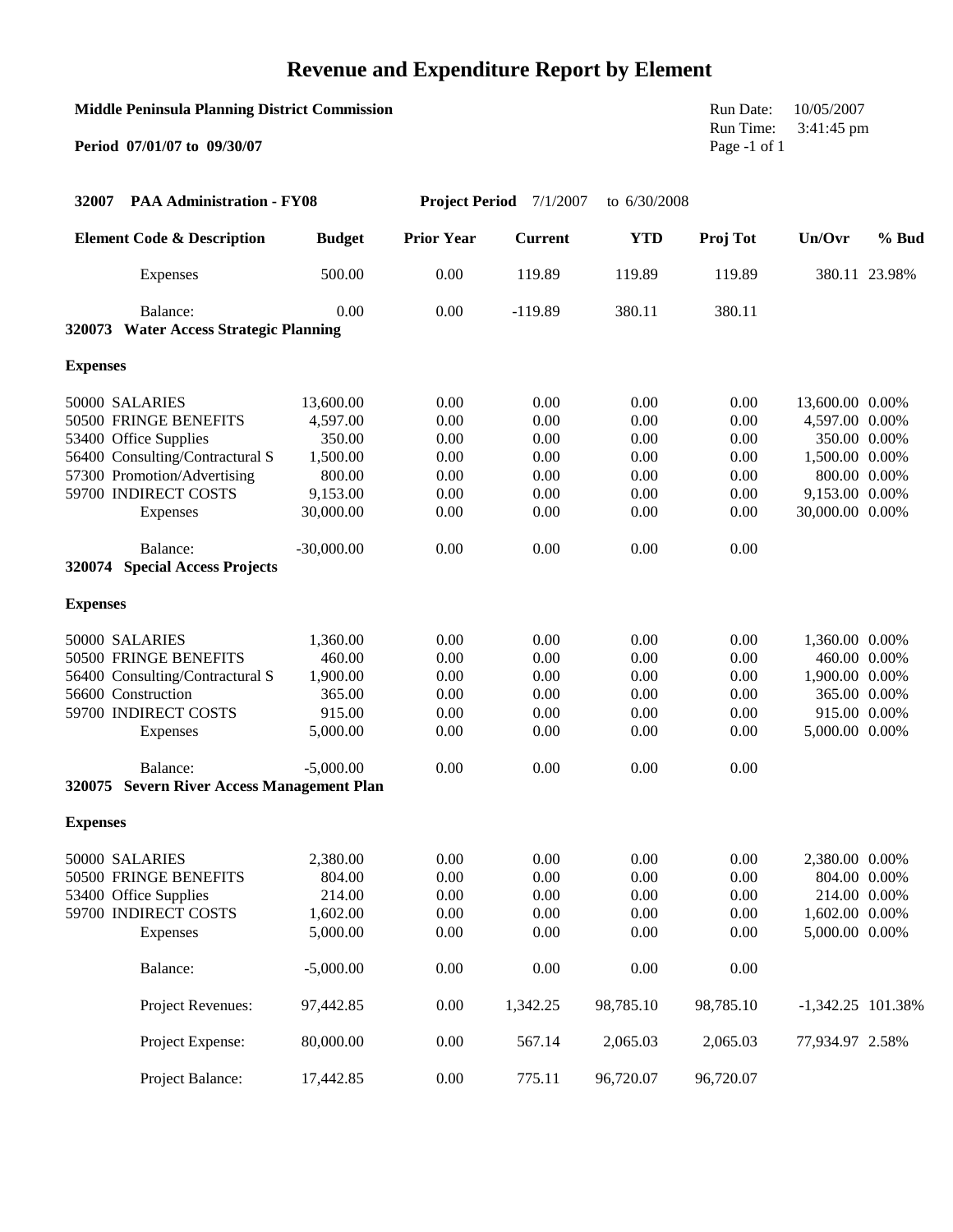

*What can the public do on*  rivers that are navigable *rivers that are navigable*  What can the public do on The three activities that the The three activities that the mentioned are navigation, mentioned are navigation, courts have traditionally courts have traditionally for title purposes? *for title purposes?*

"ordinary low water line." (Note that the fish and wildlife are owned by the state in any case.) But ordinary low water line." (Note that the fish and wildlife are owned by the state in any case.) But destructive activities in these areas are legally destructive activities in these areas are legally fishing, and commerce. The public can fish, ishing, and commerce. The public can fish, the courts have ruled that any and all nonthe courts have ruled that any and all nonfrom the river or from the shore below the from the river or from the shore below the protected.

# What about getting to and from the river? *What about getting to and from the river?*

Normally there is no right to cross private land to get to or from a river. For example, there is no right to walk across a farmer's field to get Normally there is no right to cross private land to get to or from a river. For example, there is no right to walk across a farmer's field to get from a public highway to a river. from a public highway to a river.

However, the state has a duty to maintain public access routes to rivers under certain conditions, as part of its public trust duties. Courts have found it unlawful for a state to close off an existing public access route when However, the state has a duty to maintain public access routes to rivers under certain Courts have found it unlawful for a state to close off an existing public access route when conditions, as part of its public trust duties. there are no other public access routes nearby. there are no other public access routes nearby.

## *What about river pollution and leaving*  What about river pollution and leaving *trash?*

Local, state and federal regulations limit or -ocal, state and federal regulations limit or prohibit water pollution. Hefty fines can apply. prohibit water pollution. Hefty fines can apply.

## *through a Code of Conduct in the Dragon*  Balancing private property and public rights through a Code of Conduct in the Dragon *Balancing private property and public rights*

The sense of being invaded by trespassers strikes a deep emotional chord in many a landowner who has a river flowing through his property. Some Dragon Run landowners tend to lump all river users together - those who canoe quietly down the middle of the river, those who to fish, those who stay on or near the river but litter and make noise, and those who proceed well away from the river onto private land. However, the right of the public for the use of property. Some Dragon Run landowners tend to lump all river users together - those who canoe quietly down the middle of the river, those who stand quietly below the ordinary low water line litter and make noise, and those who proceed strikes a deep emotional chord in many a andowner who has a river flowing through his tish, those who stay on or near the river but However, the right of the public for the use of *Run*<br>The sense of being invaded by trespassers stand quietly below the ordinary low water line well away from the river onto private land.

title navigable waterways soundly exists in the Public Trust Doctrine. This right may be compared to the right to use a public roadway. Individuals have the right to use the roadway in its defined boundaries, but not drive through adjacent private yards or throw litter out of the Public Trust Doctrine. This right may be Individuals have the right to use the roadway in its defined boundaries, but not drive through adjacent private yards or throw litter out of the title navigable waterways soundly exists in the compared to the right to use a public roadway. window as they are passing through. window as they are passing through.

Additionally, while public roadways are generally well defined, the line between navigable and non-navigable waterways becomes increasingly vague as one travels further from the natural and ordinary Dragon Run mainstem, thereby increasing the potential are non-navigable waterways becomes increasingly vague as one travels further from the natural and ordinary Dragon generally well defined, the line between Run mainstem, thereby increasing the potential Additionally, while public roadways for conflict between landowners and users. for conflict between landowners and users. and navigable

public and private rights, including its<br>vagueness in some locations, is the key to Ultimately, the practice of responsible recreation coupled with an awareness of the public and private rights, including its vagueness in some locations, is the key to responsible recreation coupled with an awareness of the ত<br>ব practice Ultimately, the reducing conflict. reducing conflict.

*Owns the River?* From the National Rivers Owns the River? From the National Rivers Acknowledgement: Adapted from Who Acknowledgement: Adapted from *Who*  Website:



*National Oceanic and Atmospheric Administration, Office of Management Program at the Department of Environmental Quality through Grant # NA06NOS4190241 Task 95 of the*  National Oceanic and Atmospheric Administration, Office of *The views expressed are those of the author(s) and do not*  This work was funded by the Virginia Coastal Zone<br>Management Program at the Department of Environmental Quality through Grant # NA06NOS4190241 Task 95 of the The views expressed are those of the author(s) and do not *Ocean and Coastal Resource Management, under the*  Ocean and Coastal Resource Management, under the<br>Coastal Zone Management Act of 1972, as amended. *Coastal Zone Management Act of 1972, as amended. This work was funded by the Virginia Coastal Zone*  necessarily reflect the views of NOAA or any of its *necessarily reflect the views of NOAA or any of its*  subagencies. *subagencies.*

# Public Use Guide Public Use Guide



*community-based efforts to preserve*  community-based efforts to preserve *character of the Dragon Run, while preserving property rights and the*  character of the Dragon Run, while preserving property rights and the *the cultural, historic, and natural Mission: To support and promote*  the cultural, historic, and natural Mission: To support and promote *traditional uses within the*  traditional uses within the *watershed.* watershed.

P.O. Box 286 Saluda, VA 23149-0286 sstamp@mppdc.com Saluda Professional Center **Saluda Professional Center 125 Bowden Street P.O. Box 286 Saluda, VA 23149-0286** Phone: (804) 758-2311 **Phone: (804) 758-2311** Fax (804) 758-3221 **Fax (804) 758-3221 sstamp@mppdc.com** www.mppdc.com/dragon.shtml **www.mppdc.com/dragon.shtml** 125 Bowden Street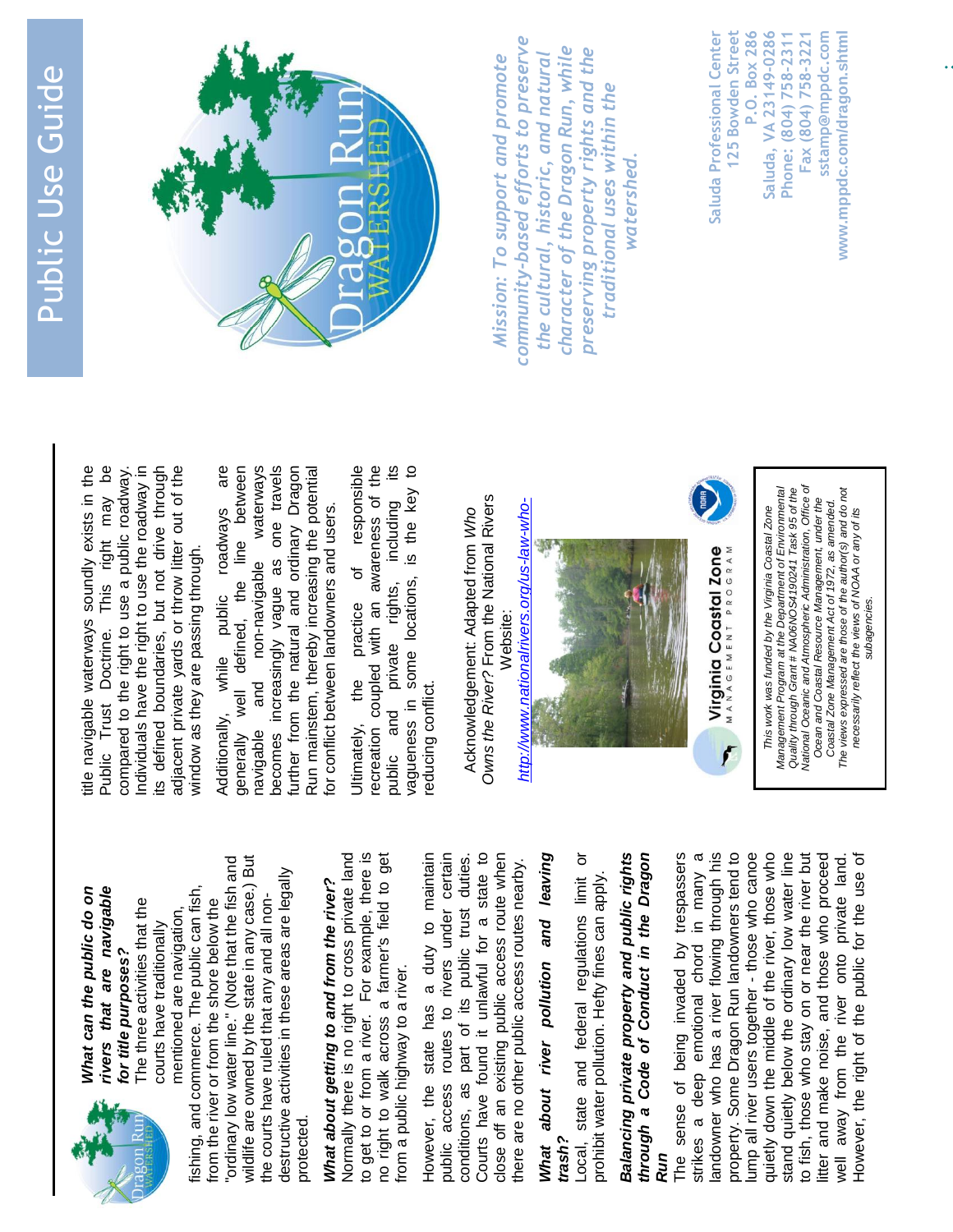



## **DRAGON RUN SPECIAL AREA**  AREA **MANAGEMENT PROGRAM MANAGEMENT PROGRAM** DRAGON RUN SPECIAL

## *What is the Dragon Run Special Area*  Special Area What is the Dragon Run Management Program (SAMP)? *Management Program (SAMP)?*

This partnership between the Virginia Coastal Zone This partnership between the Virginia Coastal Zone Management Program and the Dragon Run Management Program and the Dragon Run Steering Committee of the Middle Peninsula Steering Committee of the Middle Peninsula Planning District Commission is designed to Planning District Commission is designed to address both the differing viewpoints and common address both the differing viewpoints and common ground that exist concerning the future of the ground that exist concerning the future of the watershed.

# What is the Dragon Run Steering Committee? *What is the Dragon Run Steering Committee?*

Formed in 1985, the Dragon Run Steering Committee consists of landowners and local elected officials and is the key vehicle for cooperation and coordination among the four counties concerning coordination among the four counties concerning Formed in 1985, the Dragon Run Steering Committee consists of landowners and local elected officials and is the key vehicle for cooperation and watershed issues. watershed issues.

## *What counties are in the watershed?* What counties are in the watershed?

The counties of Essex, Gloucester, King and The counties of Essex, Gloucester, King and Queen, and Middlesex contain the watershed. Queen, and Middlesex contain the watershed.

## STEERING COMMITTEE **STEERING COMMITTEE**

**Essex County** – Prue Davis (Chair)(S), Fred Hudson (P), Dorothy Miller (L), M. Scott Owen **Essex County** – Prue Davis (Chair)(S), Fred<br>Hudson (P), Dorothy Miller (L), M. Scott Owen<br>(L)<br>**Gloucester County** – Charles "Rick" Allen (S),<br>Dr. Eric Weisel (P), Terry DuRose (L), Dr. Willy

**Gloucester County** – Charles "Rick" Allen (S), Dr. Eric Weisel (P), Terry DuRose (L), Dr. Willy Reay (L)<br>King and Queen County - Keith Haden (S),

**King and Queen County** – Keith Haden (S), Kempton Shields (P), Robert Gibson (L), William Kempton Shields (P), Robert Gibson (L), William "Frank" Herrin (L) "Frank" Herrin (L)

**Middlesex** – John D. "Jack" Miller (S), John Middlesex - John D. "Jack" Miller (S), John<br>England (P), R. D. Johnson (L), William Bagby England (P), R. D. Johnson (L), William Bagby (L)

(S) denotes Supervisor<br>(P) denotes Planning Commissioner<br>(L) denotes Land Interest (P) denotes Planning Commissioner (L) denotes Land Interest (S) denotes Supervisor

Staff - Sara Stamp

# **Staff** – Sara Stamp

### **PUBLIC RIGHTS FOR USE OF**  UF<br>O PUBLIC RIGHTS FOR USE THE DRAGON RUN **THE DRAGON RUN**

# Which rivers are owned by the public? *Which rivers are owned by the public?*

The U.S. Supreme Court has held that the bed and banks under all rivers, lakes, and streams that are navigable, for title purposes, are through the Public Trust Doctrine. Title in this context means ownership. In Virginia, this public-trust ownership extends up to the ordinary low water line, (or ordinary low water mark,) encompassing what is commonly referred to as the submerged and submersible The U.S. Supreme Court has held that the bed and banks under all rivers, lakes, and streams that are navigable, for title purposes, are owned by the states, held in trust for the public through the Public Trust Doctrine. Title in this context means ownership. In Virginia, this public-trust ownership extends up to the ordinary low water line, (or ordinary low water mark,) encompassing what is commonly referred to as the submerged and submersible owned by the states, held in trust for the public land, as opposed to the upland. land, as opposed to the upland.

## *What does navigability, for title purposes,*  What does navigability, for title purposes, *mean?*

Through various court cases, federal courts Through various court cases, federal courts have articulated the following test, which is known as the federal test of navigability for known as the federal test of navigability for have articulated the following test, which is itle purposes: title purposes:

- Navigability is determined as of the Navigability is determined as of the date of statehood date of statehood  $\boldsymbol{\ast}$
- Waters must be navigable in their Waters must be navigable in their natural and ordinary condition; natural and ordinary condition;
- transportation conducted in customary transportation conducted in customary modes of trade and travel on water; modes of trade and travel on water; The waterway must be usable for The waterway must be usable for and
- the transportation of people or goods. the transportation of people or goods. The waterway must be capable of or The waterway must be capable of or susceptible to use as a highway for susceptible to use as a highway for

watercraft is sufficient to determine this type of watercraft is sufficient to determine this type of The courts have determined that the use or The courts have determined that the use or potential for use by almost any type of potential for use by almost any type of navigability. havigability.

### Do shallows, rapids, and other obstacles *Do shallows, rapids, and other obstacles*  make a river non-navigable for title *make a river non-navigable for title*  purposes? *purposes?*

No. The courts make no requirements that a river be uniformly deep, or flat, or that navigation be practical going upstream as well as downstream. The presence of rapids, even numerous rapids and waterfalls, or blockages Vo. The courts make no requirements that a river be uniformly deep, or flat, or that numerous rapids and waterfalls, or blockages navigation be practical going upstream as well as downstream. The presence of rapids, even does not disqualify a river. does not disqualify a river.

### *What if the river is only physically navigable during the wet season of the*  What if the river is only physically navigable during the wet season of the *year?*

But a normally dry creek bed or "wash" that is It still qualifies as navigable for title purposes. But a normally dry creek bed or "wash" that is It still qualifies as navigable for title purposes. weather does not qualify. (If it's normally dry qualify. The legal test is based on the river's weather does not qualify. (If it's normally dry qualify. The legal test is based on the river's only temporarily navigable during extreme only temporarily navigable during extreme because of upstream dams, then it does because of upstream dams, then it does natural condition.) natural condition.)

### What if the current property owner's deed *What if the current property owner's deed*  reads to the middle of a river, or seems to *reads to the middle of a river, or seems to*  surround and include the river? *surround and include the river?*

If the physical characteristics of the river are such If the physical characteristics of the river are such changed to include the riverbed. If this happened changed to include the riverbed. If this happened banks of all navigable rivers passed to the states banks of all navigable rivers passed to the states that it meets the federal test of title navigability, it that it meets the federal test of title navigability, it of property transactions, a deed may have been "prior existing right" and is frequently mentioned "prior existing right" and is frequently mentioned of property transactions, a deed may have been Since a deed can only convey interests actually Since a deed can only convey interests actually at the time of statehood, it is likely that the state at the time of statehood, it is likely that the state as such on deeds. Somewhere along the chain as such on deeds. Somewhere along the chain is public land up to the ordinary low water line. is public land up to the ordinary low water line. is the true owner. The state's ownership is a is the true owner. The state's ownership is a owned by the seller, and since the bed and owned by the seller, and since the bed and t was likely done incorrectly. it was likely done incorrectly.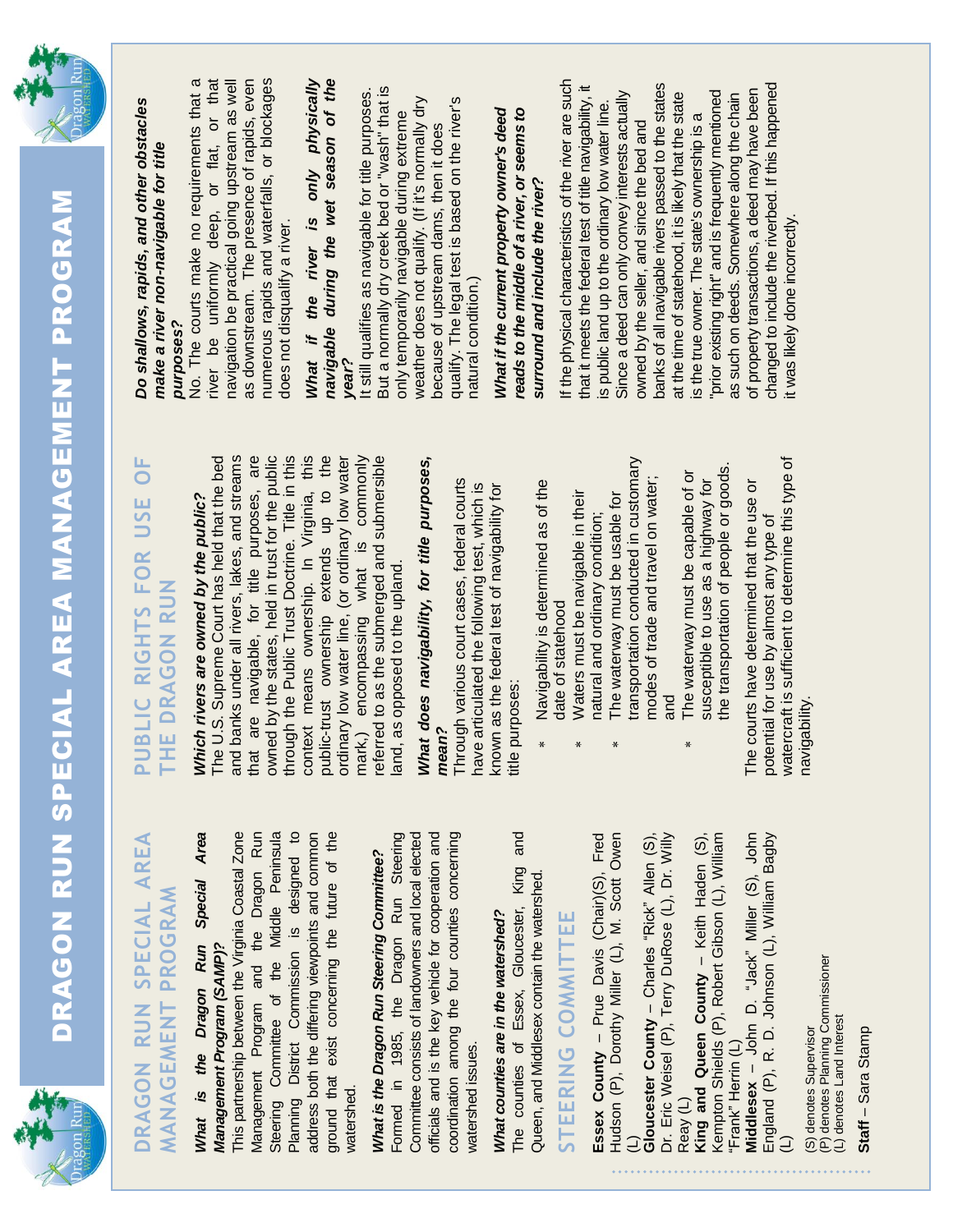